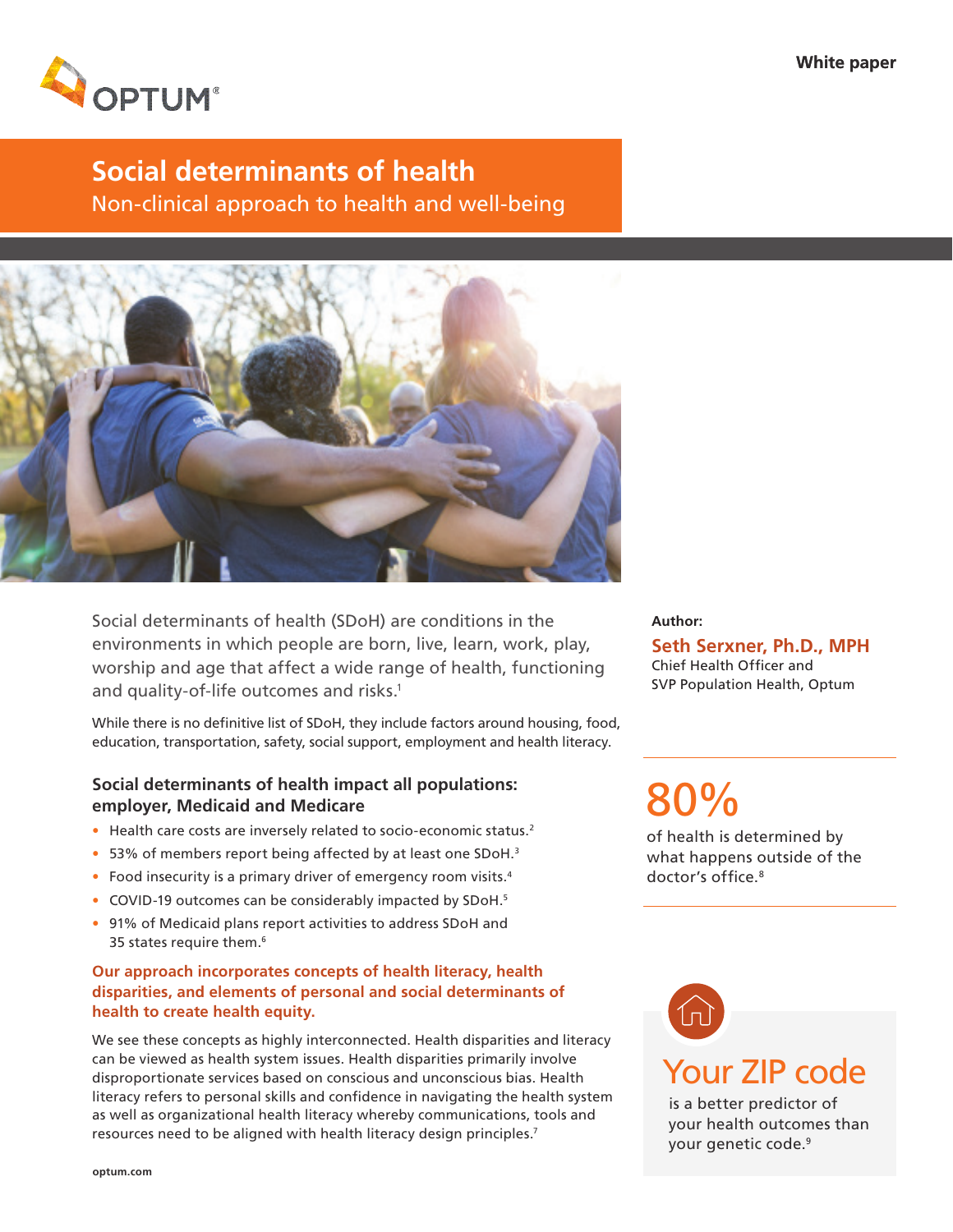Social determinants combine with personal determinants of health (PDoH) for an individual and community context to health.10 The PDoH refers to personal resilience that is highly related to an individual's sense of purpose, social connection and positive attitude. These factors drive overall health equity and well-being.

Underlying this conceptual framework is the idea that sustainable solutions need to be incorporated into thinking about addressing these issues.



**Optum creates a transformational model of SDoH that supports the member's entire health and well-being: Foundational + Interventional + Sustainable**

| <b>Foundational elements</b><br>Requires engagement strategy; reporting on process and outcomes                         |            |                  |              |                      |
|-------------------------------------------------------------------------------------------------------------------------|------------|------------------|--------------|----------------------|
| Analytics                                                                                                               | Assessment | Referral/Support | Intervention | Monitoring/Follow-up |
| <b>Interventional elements</b><br>Requires shared investment, partnership and commitment with client and local entities |            |                  |              |                      |
| Transportation                                                                                                          | Housing    | Food             | Financial    | Environmental        |
| <b>Sustainability elements</b><br>Combines the efforts to address social needs with sustainability approaches           |            |                  |              |                      |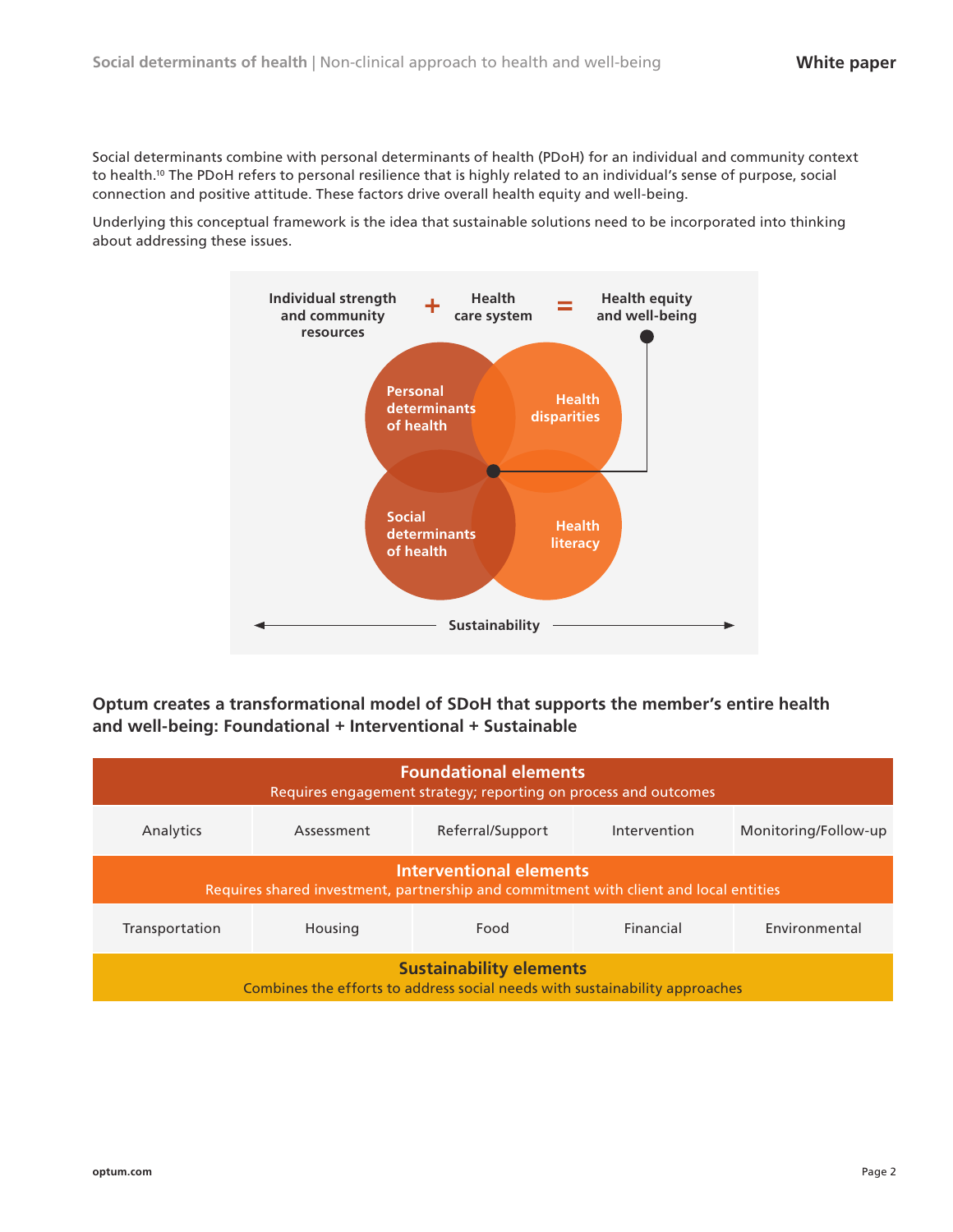Our data-guided approach and rigorous focus on measurement allow Optum to customize and localize solutions by market geography and risk arrangements. Our member-level predictive model sees 20–35% of a given commercial population with the probability of at least one social risk. Members predicted to have one or more social risks have twice the emergency department utilization as those with no risks, 28% higher inpatient days per thousand and a significantly higher level of gaps in care. In an analysis of 1.4 million commercial members, those members qualifying for clinical programs with social risks have 10% higher average per member per month (PMPM) costs than those members without one or more risk.11

Specific interventions to address community-based needs are also part of the foundational solution. By screening and identifying members using a predictive model and claim-based codes in a prioritized manner, Optum can then refer and connect them to the appropriate local resources. Embedded tools for screening and tracking help ensure fulfillment of these services at the member level. Referral and support leverages SDoH technology platforms with directories of local resources, ability to make and track referrals as well as provide robust reporting.

## **This interventional component helps address transportation, food insecurity, housing instability, financial insecurity and environmental circumstances that each member might be facing.**



### **Transportation access**

Transportation issues create significant barriers to accessing care, employment and elements of daily living. Transportation interventions could include subsidies, travel vouchers, public transportation passes and van pool arrangements.



#### **Housing security**

Housing vulnerability can be addressed by supporting local housing shelters, rent subsidies and the creation of low-cost housing stock.



### **Food security**

Food insecurity is related to higher-than-average use of the emergency room and lower than average visits to primary care. Providing access to affordable nutritious food can be done via food debit cards, food pantries, food delivery services, community gardens, farmers markets and subsidized meal programs.



#### **Financial security**

Financial insecurity is highly prevalent in the U.S., with 48% of people not having enough in savings to cover a surprise \$400 expense.12 Financial insecurity could be considered a "super" social determinant in that it has direct links to other social vulnerabilities such as the inability to pay rent or purchase food. Financial counseling, grants and credit, employment, internship, job training programs and education can all address financial insecurity.



#### **Environmental security**

Environmental issues range from chemical exposures to lack of safe public space to absence of recreational opportunities to limited digital access to social isolation. Communities and employers can work to increase access to Wi-Fi internet through the creation of hot spots such as libraries, and employers can provide subsidies for high-speed internet.



#### **Social isolation**

Social isolation can be addressed by connecting people one-on-one through programs that connect young people to older people for regular conversations or access to social clubs and gatherings, robotic companions or live pets.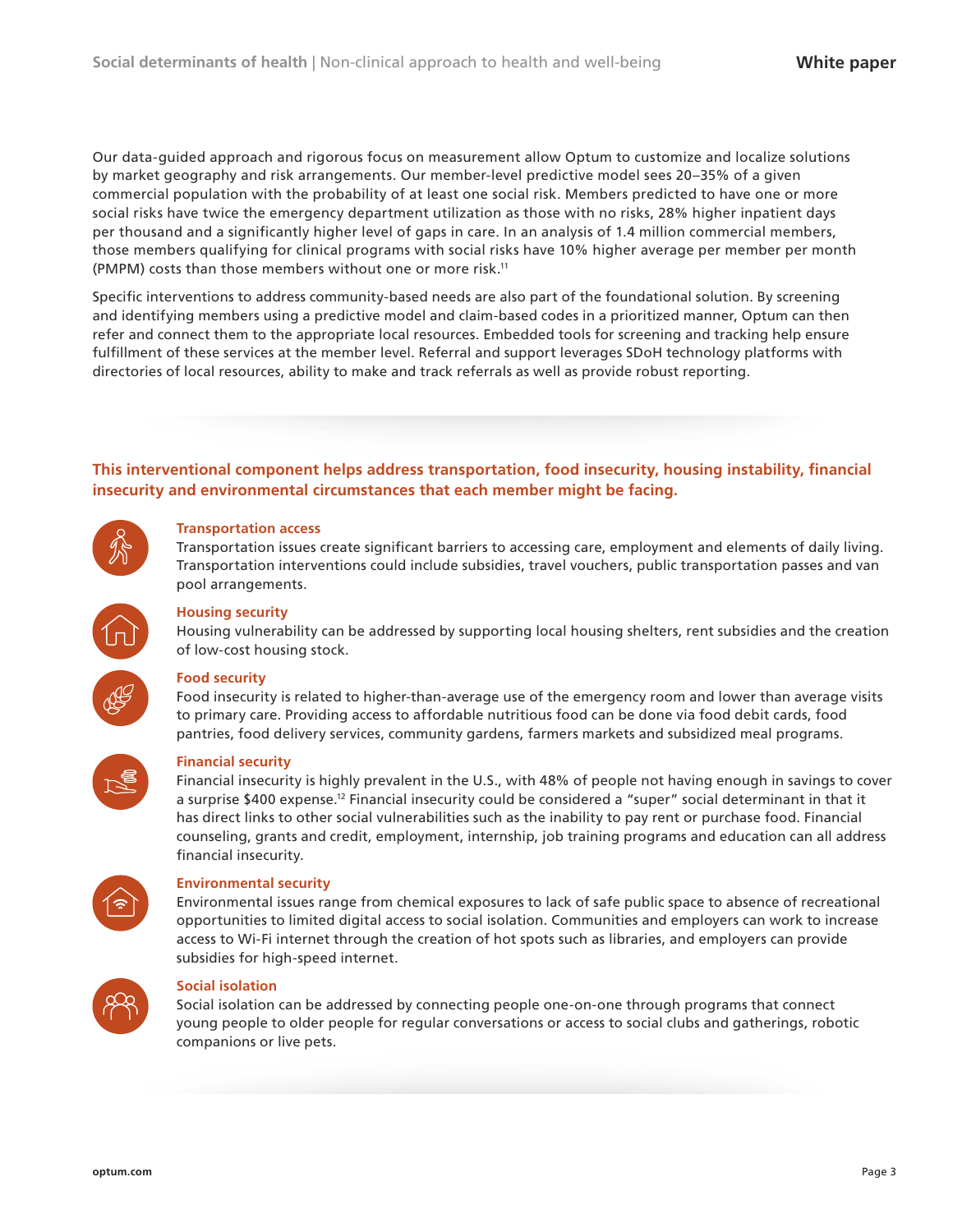## **Sustainability is the last major theme to the Optum transformational SDoH approach to incorporate sustainable practices in all intervention efforts.**

For example, while supporting individuals that may lack transportation, promote mass transit or individual transit (bike, scooters, ride-share) that are eco-friendly. For housing, provide access to shelter that uses solar and renewable energy. Food programs can work with local farmers, restaurants, delivery services and markets that source and package with sustainable practices. Employment and job training opportunities could prioritize sustainable industries such as renewable energy and manufacturing of ecological-oriented products. Environmental programs targeting creating safe public spaces for gathering and recreation could involve public gardens, enhancing greenspace and addressing environmental hazards while promoting recycling to improve the environment.

Understanding the social risk prevalence in each population can provide the evidence basis for prioritizing efforts.

## **Basic steps forward: Building an SDoH strategy**

**Analysis —** The first step in the overall strategic process is conducting analysis at both the individual and community levels. Understanding the social risk prevalence in each population can provide the evidence basis for prioritizing efforts. Combining population-based prevalence with community level analysis can further help refine the strategy. Knowing the available resources in a community add more information to determine a data-oriented process to the SDoH strategy.

**Inventory —** Building on the analytic step is an inventory of programs, services and resources that are available through an employer, health plan, health system or the community. Review of these resources with respect to how they may mitigate social vulnerabilities as well as how they may contribute to improving health equity is the next step in building the strategy.

**Point solutions —** In addition to conducting the inventory, reviewing existing point solutions continues to fill out the plan. For example, are there current programs being offered to address financial hardship during natural disasters that could be modified to help people with social needs? Many organizations already offer some sort of commuter benefit promoting ride-sharing or the use of mass transit. It may be possible to enhance that benefit for those in need. Maybe there is an on-site catering service that could be leveraged to provide meals or food basics. Childcare services can be expensive and most impact those in need. Enhancing existing benefits or creating new ones may be another opportunity to address critical social vulnerabilities.

**Benefit design —** Beyond inventory and point solution review is the opportunity to review and modify the benefits design with a lens of equity and social vulnerability. Benefit design modification might come in the form of tiered health premium contributions by salary band. It might include a very low premium option or include significant seed funding in a health savings account for those members in the lower pay categories.

**Next-generation solutions —** The final recommendation is to partner with your vendors for next-generation SDoH services that include foundational and interventional elements. Target programs include health advocacy, condition management, maternal health, behavioral health and well-being. Non-clinical factors of social determinants, health disparities and health literacy have a direct impact on overall health and well-being. Moving to a socio-clinical model that addresses physical, mental and social health will move us one step closer to the next generation model of health care that takes a holistic perspective of the individual to significantly improve not only the symptoms of disease, but in many cases the root cause.